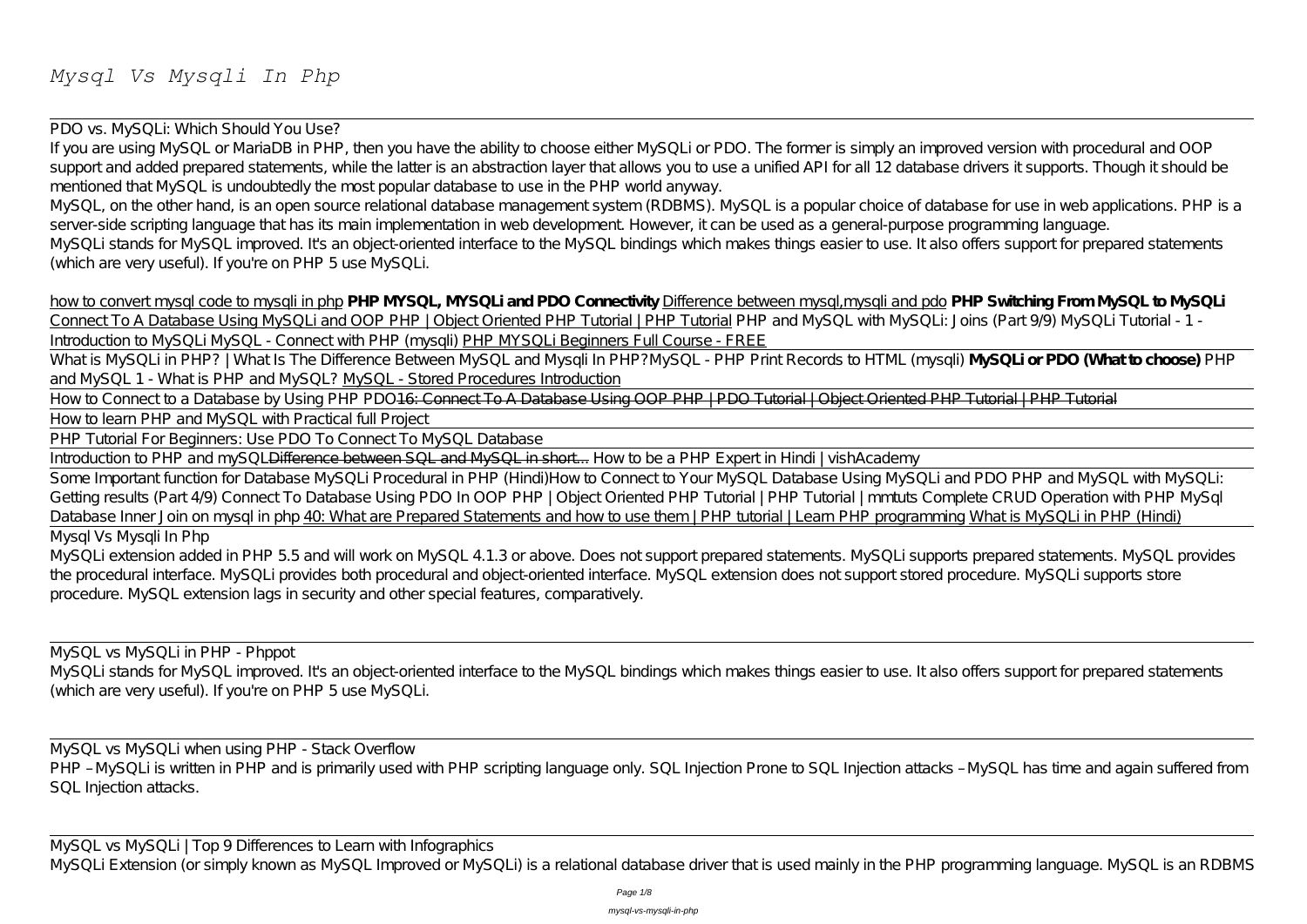that runs as a server and provides multi-user access to multiple databases; MySQLi is an extension of MySQL. MySQL is the very popular open-source relational database management system The PHP functions for use with MySQL 5.0 have the following general format described below.

Mysqli vs Mysql vs PDO Performance Benchmark Results - PHP ... PHP offers two different ways to connect to MySQL server: MySQLi (Improved MySQL) and PDO (PHP Data Objects) extensions. While the PDO extension is more portable and supports more than twelve different databases, MySQLi extension as the name suggests supports MySQL database only.

Difference Between MySQL vs MySQLi in PHP – Prittytimes.com The technology world is all about options, so when looking into the different ways you have to connect to a MySQL database when working with PHP, it's no different. There are three major ways to connect to MySQL databases with PHP - the good old mysql API, and the newer mysqli and pdo.

PHP: MySQLi - Manual PHP MySQLi Connect Alternative on PHP7 mysqlconnect mysqliconnect: Using a Resource versus new mysqli Object The first thing we need to look at is that MySQL is a resource and MySQLi is an object. To migrate our code, we really do not need to understand the technical difference, however we must understand that they are different.

How to Convert MySQL to MySQLi PHP Code to Upgrade to PHP7 ... If you need thread ID use mysqlithreadid; mysqlpconnect has been replaced with mysqliconnect() with p: host prefix; mysqlresult-> use mysqlidataseek() in conjunction with mysqlifieldseek() and mysqlifetchfield() mysqltablename support has been dropped in favour of SQL's SHOW TABLES; mysqlunbufferedquery has been removed.

How to Connect to MySQL Server through PHP (MySQLi vs. PDO ... MySQLi Extension (or simply known as MySQL Improved or MySQLi) is a relational database driver that is used mainly in the PHP programming language. It provides an interface to the already founded MySQL databases. It is quite literally an improved version of its predecessor, MySQL, which was simply a means to manage databases over servers.

If you are using MySQL or MariaDB in PHP, then you have the ability to choose either MySQLi or PDO. The former is simply an improved version with procedural and OOP support and added prepared statements, while the latter is an abstraction layer that allows you to use a unified API for all 12 database drivers it supports. Though it should be mentioned that MySQL is undoubtedly the most popular database to use in the PHP world anyway.

Difference Between MySQL and MySQLi | Difference Between mysqli::kill —Asks the server to kill a MySQL thread mysqli::moreresults —Check if there are any more query results from a multi query mysqli::multiquery — Performs a query on the database

php - How to change mysql to mysqli? - Stack Overflow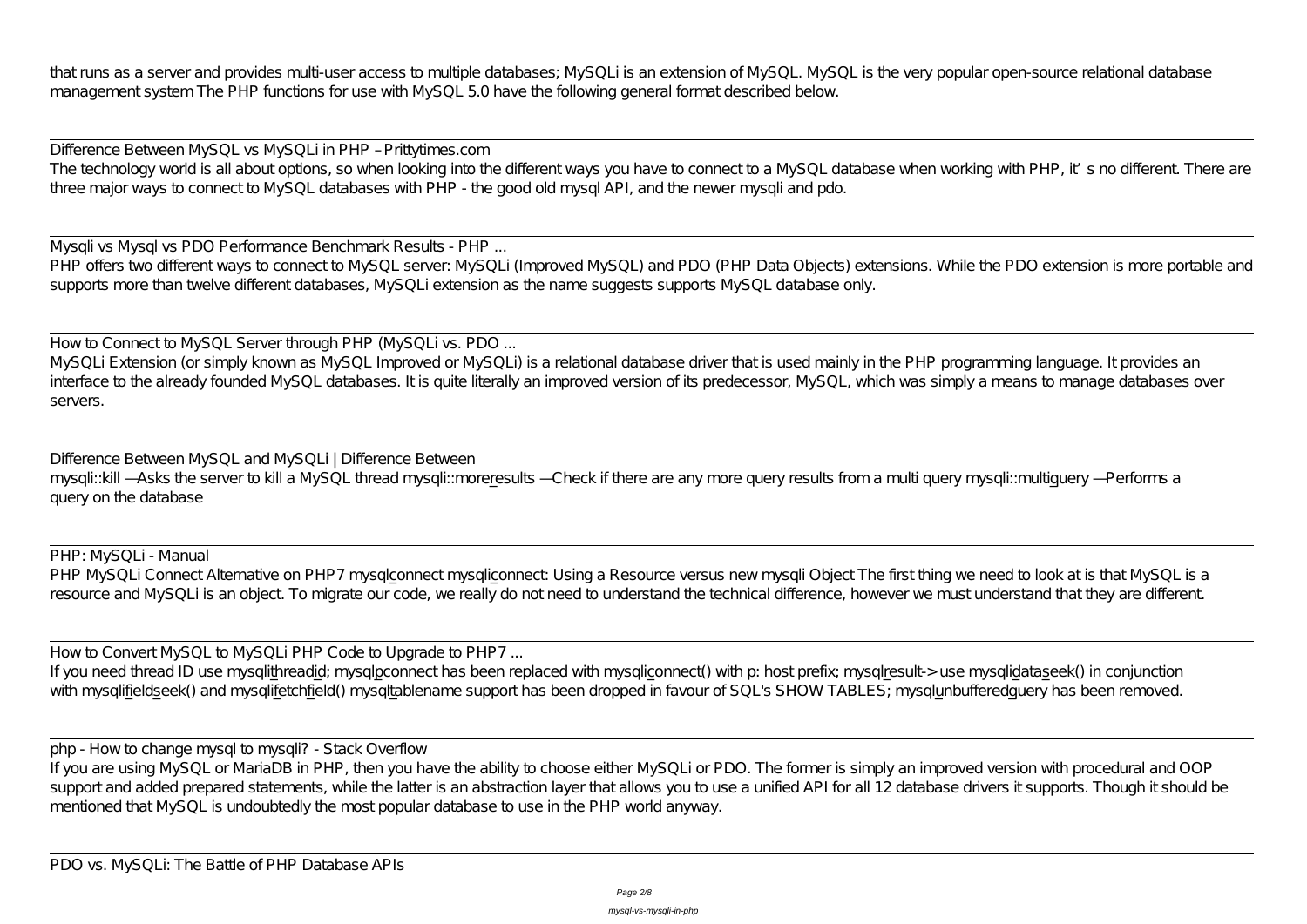MySQL, on the other hand, is an open source relational database management system (RDBMS). MySQL is a popular choice of database for use in web applications. PHP is a server-side scripting language that has its main implementation in web development. However, it can be used as a general-purpose programming language.

Why should you switch to PDO from MySQL or MySQLi? mysqli::realconnect – Opens a connection to a mysql server mysqli::realescapes tring – Escapes special characters in a string for use in an SQL statement, taking into account the current charset of the connection

Difference between PHP and MySQL | PHP vs MySQL MySQL, as you know was deprecated in PHP 5.5.0, and it was removed in PHP 7.0.0. Instead, the MySQLi or PDOMySQL extension should be used. MySQLi The i stands for Improved. The MySQLi is an...

PHP: MySQLi - Manual In PHP 7, the MySQL extension is completely removed. Thus, in this article, I will discuss how to convert a MySQL extension into MySQLi. The first thing you should understand is that MySQL works as...

*If you need thread ID use mysqli\_thread\_id; mysql\_pconnect has been replaced with mysqli\_connect() with p: host prefix; mysql\_result-> use mysqli\_data\_seek() in conjunction with mysqli* field seek() and mysqli fetch field() mysql tablename support has been dropped in favour of SQL's SHOW TABLES; mysql unbuffered query has been removed.

How to Convert MySQL to MySQLi - DZone Web Dev Both PDO and MySQLi offer an object-oriented API, but MySQLi also offers a procedural API - which makes it easier for newcomers to understand. If you are familiar with the native PHP MySQL driver, you will find migration to the procedural MySQLi interface much easier.

PDO vs. MySQLi: Which Should You Use? A PHP result object (of the class mysqliresult) represents the MySQL result, returned by the SELECT or, DESCRIBE or, EXPLAIN queries. The mysqlifetcharray () function accepts a result object as a parameter and, retrieves the contents of current row in the given result object, and returns them as an associative or, numeric array.

PHP mysqlifetcharray() Function - Tutorialspoint The PHP mysqliselectdb() function returns a boolean value which is, true if the operation is successful and, false if not. PHP Version. This function was first introduced in PHP Version 5 and works works in all the later versions. Example. Following example demonstrates the usage of the mysqliselectdb() function (in procedural style) −

*PHP: MySQLi - Manual*

*PHP mysqli\_fetch\_array() Function - Tutorialspoint*

*PDO vs. MySQLi: The Battle of PHP Database APIs*

mysql-vs-mysqli-in-php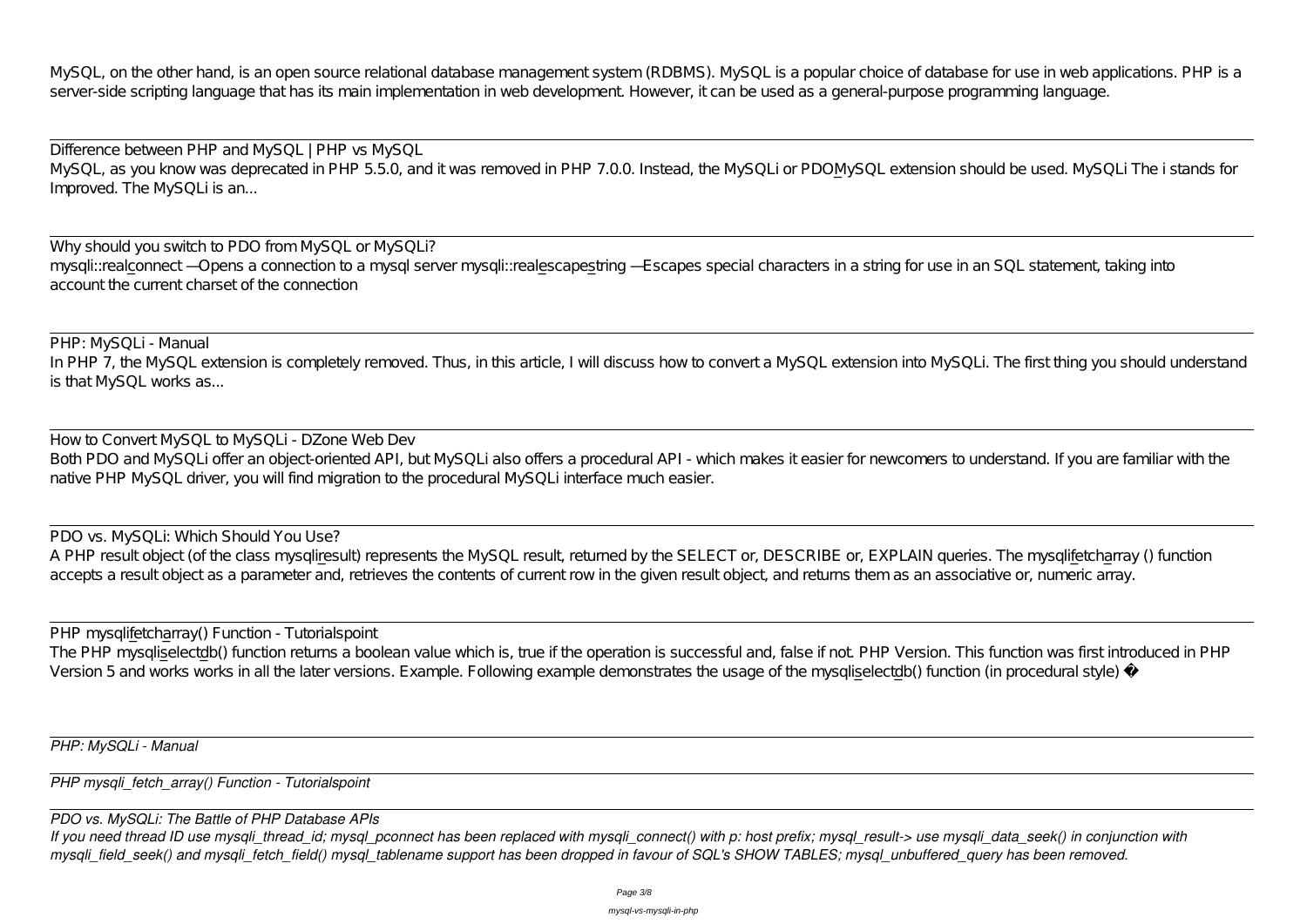MySQLi extension added in PHP 5.5 and will work on MySQL 4.1.3 or above. Does not support prepared statements. MySQLi supports prepared statements. MySQL provides the procedural interface. MySQLi provides both procedural and object-oriented interface. MySQL extension does not support stored procedure. MySQLi supports store procedure. MySQL extension lags in security and other special features, comparatively.

MySQL vs MySQLi | Top 9 Differences to Learn with Infographics MySQL, as you know was deprecated in PHP 5.5.0, and it was removed in PHP 7.0.0. Instead, the MySQLi or PDO\_MySQL extension should be used. MySQLi The i stands for Improved. The MySQLi is an...

How to Convert MySQL to MySQLi - DZone Web Dev

*mysqli::kill — Asks the server to kill a MySQL thread mysqli::more results — Check if there are any more query results from a multi query mysqli::multi query — Performs a query on the database*

In PHP 7, the MySQL extension is completely removed. Thus, in this article, I will discuss how to convert a MySQL extension into MySQLi. The first thing you should understand is that MySQL works as...

MySQL vs MySQLi in PHP - Phppot

Difference Between MySQL and MySQLi | Difference Between mysqli::real\_connect — Opens a connection to a mysql server mysqli::real\_escape\_string — Escapes special characters in a string for use in an SQL statement, taking into account the current charset of the connection

*Both PDO and MySQLi offer an object-oriented API, but MySQLi also offers a procedural API - which makes it easier for newcomers to understand. If you are familiar with the native PHP MySQL driver, you will find migration to the procedural MySQLi interface much easier.*

*PHP – MySQLi is written in PHP and is primarily used with PHP scripting language only. SQL Injection Prone to SQL Injection attacks – MySQL has time and again suffered from SQL Injection attacks.*

*The PHP mysqli\_select\_db() function returns a boolean value which is, true if the operation is successful and, false if not. PHP Version. This function was first introduced* in PHP Version 5 and works works in all the later versions. Example. Following example demonstrates the usage of the mysqli select db() function (in procedural style) *−*

*A PHP result object (of the class mysqli\_result) represents the MySQL result, returned by the SELECT or, DESCRIBE or, EXPLAIN queries. The mysgli fetch array () function accepts a result object as a parameter and, retrieves the contents of current row in the given result object, and returns them as an associative or, numeric array.*

*How to Convert MySQL to MySQLi PHP Code to Upgrade to PHP7 ...*

*how to convert mysql code to mysqli in php PHP MYSQL, MYSQLi and PDO Connectivity Difference between mysql,mysqli and pdo PHP Switching From MySQL to MySQLi Connect To A Database Using MySQLi and OOP PHP | Object Oriented PHP Tutorial | PHP Tutorial PHP and MySQL with MySQLi: Joins (Part 9/9) MySQLi Tutorial - 1 - Introduction to MySQLi MySQL - Connect with PHP (mysqli) PHP MYSQLi Beginners Full Course - FREE What is MySQLi in PHP? | What Is The Difference Between MySQL and Mysqli In PHP?MySQL - PHP Print Records to HTML (mysqli) MySQLi or PDO (What to choose) PHP and MySQL 1 - What is PHP and MySQL? MySQL - Stored Procedures Introduction How to Connect to a Database by Using PHP PDO16: Connect To A Database Using OOP PHP | PDO Tutorial | Object Oriented PHP Tutorial | PHP Tutorial How to learn PHP and MySQL with Practical full Project*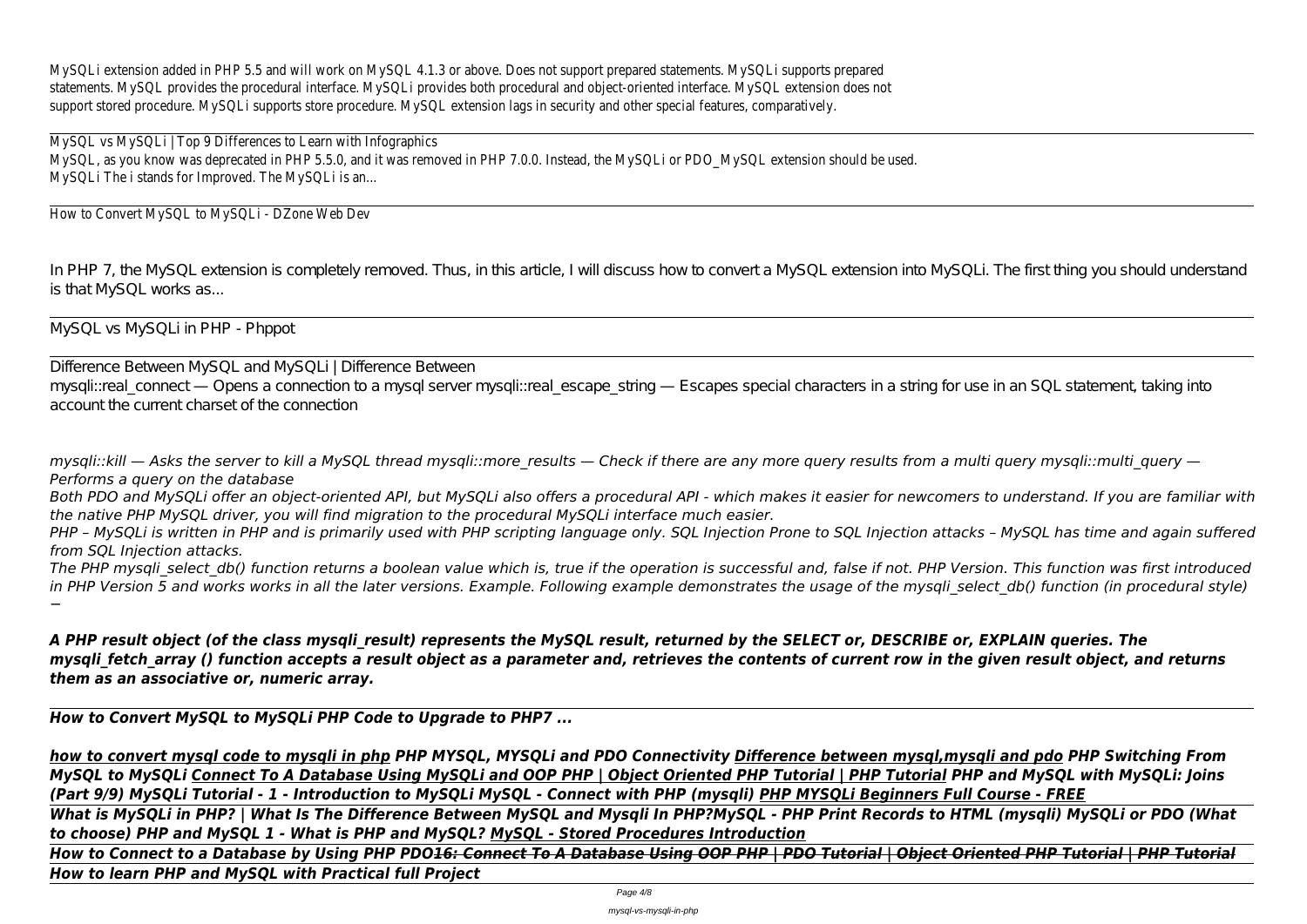## *PHP Tutorial For Beginners: Use PDO To Connect To MySQL Database*

*Introduction to PHP and mySQLDifference between SQL and MySQL in short... How to be a PHP Expert in Hindi | vishAcademy Some Important function for Database MySQLi Procedural in PHP (Hindi)How to Connect to Your MySQL Database Using MySQLi and PDO PHP and MySQL with MySQLi: Getting results (Part 4/9) Connect To Database Using PDO In OOP PHP | Object Oriented PHP Tutorial | PHP Tutorial | mmtuts Complete CRUD Operation with PHP MySql Database Inner Join on mysql in php 40: What are Prepared Statements and how to use them | PHP tutorial | Learn PHP programming What is MySQLi in PHP (Hindi)*

What is MySQLi in PHP? | What Is The Difference Between MySQL and Mysqli In PHP?*MySQL - PHP Print Records to HTML (mysqli)* **MySQLi or PDO (What to choose)** PHP and MySQL 1 - What is PHP and MySQL? MySQL - Stored Procedures Introduction

*Mysql Vs Mysqli In Php*

# *Difference Between MySQL vs MySQLi in PHP – Prittytimes.com*

Why should you switch to PDO from MySQL or MySQLi?

Difference between PHP and MySQL | PHP vs MySQL

Mysqli vs Mysql vs PDO Performance Benchmark Results - PHP ...

How to Connect to a Database by Using PHP PDO16: Connect To A Database Using OOP PHP | PDO Tutorial | Object Oriented PHP Tutorial | PHP Tutorial How to learn PHP and MySQL with Practical full Project

how to convert mysql code to mysqli in php **PHP MYSQL, MYSQLi and PDO Connectivity** Difference between mysql,mysqli and pdo **PHP Switching From MySQL to MySQLi** Connect To A Database Using MySQLi and OOP PHP | Object Oriented PHP Tutorial | PHP Tutorial PHP and MySQL with MySQLi: Joins (Part 9/9) MySQLi Tutorial - 1 -Introduction to MySQLi MySQL - Connect with PHP (mysqli) PHP MYSQLi Beginners Full Course - FREE

PHP - MySQLi is written in PHP and is primarily used with PHP scripting language only. SQL Injection Prone to SQL Injection attacks - MySQL has time and again suffered from SQL Injection attacks.

PHP Tutorial For Beginners: Use PDO To Connect To MySQL Database

Introduction to PHP and mySQLDifference between SQL and MySQL in short... *How to be a PHP Expert in Hindi | vishAcademy*

Some Important function for Database MySQLi Procedural in PHP (Hindi)*How to Connect to Your MySQL Database Using MySQLi and PDO PHP and MySQL with MySQLi: Getting results (Part 4/9) Connect To Database Using PDO In OOP PHP | Object Oriented PHP Tutorial | PHP Tutorial | mmtuts Complete CRUD Operation with PHP MySql Database Inner Join on mysql in php* 40: What are Prepared Statements and how to use them | PHP tutorial | Learn PHP programming What is MySQLi in PHP (Hindi)

Mysql Vs Mysqli In Php

MySQLi extension added in PHP 5.5 and will work on MySQL 4.1.3 or above. Does not support prepared statements. MySQLi supports prepared statements. MySQL provides the procedural interface. MySQLi provides both procedural and object-oriented interface. MySQL extension does not support stored procedure. MySQLi supports store procedure. MySQL extension lags in security and other special features, comparatively.

MySQL vs MySQLi in PHP - Phppot

MySQLi stands for MySQL improved. It's an object-oriented interface to the MySQL bindings which makes things easier to use. It also offers support for prepared statements (which are very useful). If you're on PHP 5 use MySQLi.

MySQL vs MySQLi when using PHP - Stack Overflow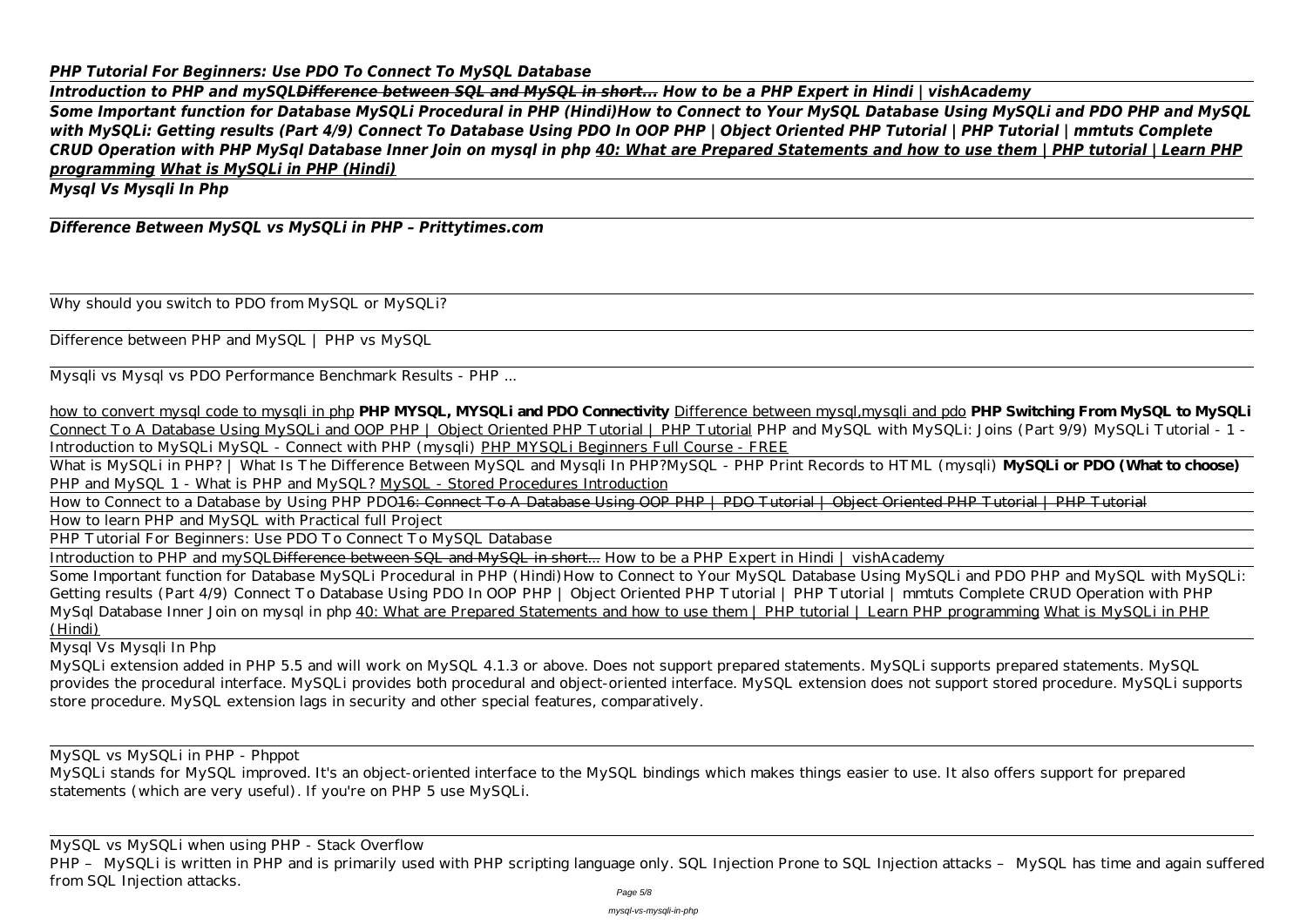MySQL vs MySQLi | Top 9 Differences to Learn with Infographics

Difference Between MySQL vs MySQLi in PHP – Prittytimes.com The technology world is all about options, so when looking into the different ways you have to connect to a MySQL database when working with PHP, it's no different. There are three major ways to connect to MySQL databases with PHP - the good old mysql API, and the newer mysqli and pdo.

MySQLi Extension (or simply known as MySQL Improved or MySQLi) is a relational database driver that is used mainly in the PHP programming language. MySQL is an RDBMS that runs as a server and provides multi-user access to multiple databases; MySQLi is an extension of MySQL. MySQL is the very popular open-source relational database management system The PHP functions for use with MySQL 5.0 have the following general format described below.

Mysqli vs Mysql vs PDO Performance Benchmark Results - PHP ... PHP offers two different ways to connect to MySQL server: MySQLi (Improved MySQL) and PDO (PHP Data Objects) extensions. While the PDO extension is more portable and supports more than twelve different databases, MySQLi extension as the name suggests supports MySQL database only.

PHP MySQLi Connect Alternative on PHP7 mysql\_connect mysqli\_connect: Using a Resource versus new mysqli Object The first thing we need to look at is that MySQL is a resource and MySQLi is an object. To migrate our code, we really do not need to understand the technical difference, however we must understand that they are different.

How to Connect to MySQL Server through PHP (MySQLi vs. PDO ...

MySQLi Extension (or simply known as MySQL Improved or MySQLi) is a relational database driver that is used mainly in the PHP programming language. It provides an interface to the already founded MySQL databases. It is quite literally an improved version of its predecessor, MySQL, which was simply a means to manage databases over servers.

Difference Between MySQL and MySQLi | Difference Between mysqli::kill — Asks the server to kill a MySQL thread mysqli::more\_results — Check if there are any more query results from a multi query mysqli::multi\_query — Performs a query on the database

PHP: MySQLi - Manual

How to Convert MySQL to MySQLi PHP Code to Upgrade to PHP7 ...

If you need thread ID use mysqli\_thread\_id; mysql\_pconnect has been replaced with mysqli\_connect() with p: host prefix; mysql\_result-> use mysqli\_data\_seek() in conjunction with mysqli field seek() and mysqli fetch field() mysql tablename support has been dropped in favour of SQL's SHOW TABLES; mysql\_unbuffered\_query has been removed.

php - How to change mysql to mysqli? - Stack Overflow

If you are using MySQL or MariaDB in PHP, then you have the ability to choose either MySQLi or PDO. The former is simply an improved version with procedural and OOP support and added prepared statements, while the latter is an abstraction layer that allows you to use a unified API for all 12 database drivers it supports. Though it should be mentioned that MySQL is undoubtedly the most popular database to use in the PHP world anyway.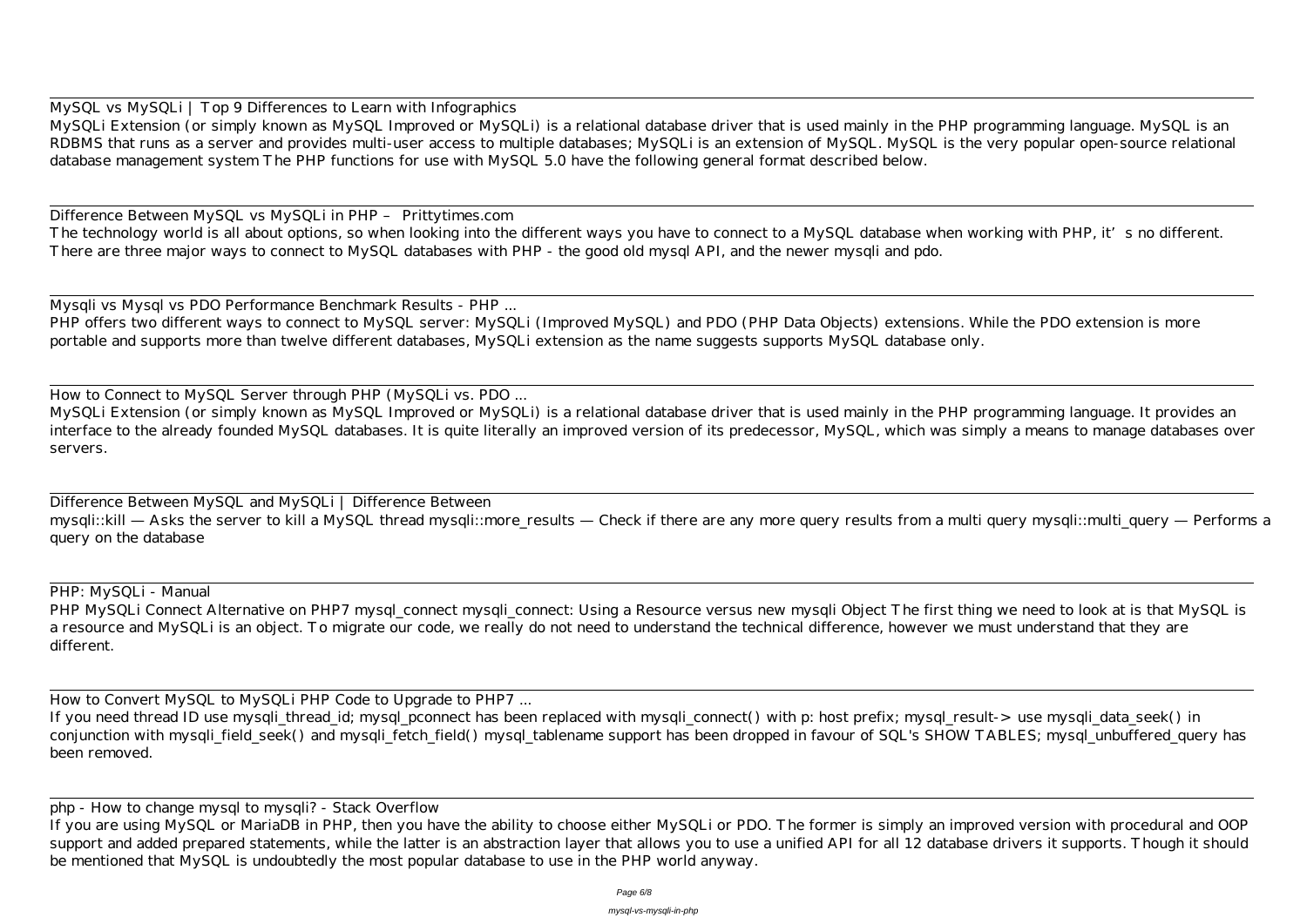PDO vs. MySQLi: The Battle of PHP Database APIs

Difference between PHP and MySQL | PHP vs MySQL MySQL, as you know was deprecated in PHP 5.5.0, and it was removed in PHP 7.0.0. Instead, the MySQLi or PDO\_MySQL extension should be used. MySQLi The i stands for Improved. The MySQLi is an...

MySQL, on the other hand, is an open source relational database management system (RDBMS). MySQL is a popular choice of database for use in web applications. PHP is a server-side scripting language that has its main implementation in web development. However, it can be used as a general-purpose programming language.

In PHP 7, the MySQL extension is completely removed. Thus, in this article, I will discuss how to convert a MySQL extension into MySQLi. The first thing you should understand is that MySQL works as...

A PHP result object (of the class mysqli\_result) represents the MySQL result, returned by the SELECT or, DESCRIBE or, EXPLAIN queries. The mysqli\_fetch\_array () function accepts a result object as a parameter and, retrieves the contents of current row in the given result object, and returns them as an associative or, numeric array.

Why should you switch to PDO from MySQL or MySQLi? mysqli::real\_connect — Opens a connection to a mysql server mysqli::real\_escape\_string — Escapes special characters in a string for use in an SQL statement, taking into account the current charset of the connection

PHP: MySQLi - Manual

How to Convert MySQL to MySQLi - DZone Web Dev Both PDO and MySQLi offer an object-oriented API, but MySQLi also offers a procedural API - which makes it easier for newcomers to understand. If you are familiar with the native PHP MySQL driver, you will find migration to the procedural MySQLi interface much easier.

PDO vs. MySQLi: Which Should You Use?

PHP mysqli\_fetch\_array() Function - Tutorialspoint

The PHP mysqli\_select\_db() function returns a boolean value which is, true if the operation is successful and, false if not. PHP Version. This function was first introduced in PHP Version 5 and works works in all the later versions. Example. Following example demonstrates the usage of the mysqli\_select\_db() function (in procedural style) −

*MySQL vs MySQLi when using PHP - Stack Overflow*

*How to Connect to MySQL Server through PHP (MySQLi vs. PDO ...*

*The technology world is all about options, so when looking into the different ways you have to connect to a MySQL database when working with PHP, it's no different. There are three major ways to connect to MySQL databases with PHP - the good old mysql API, and the newer mysqli and pdo.*

Page 7/8

mysql-vs-mysqli-in-php